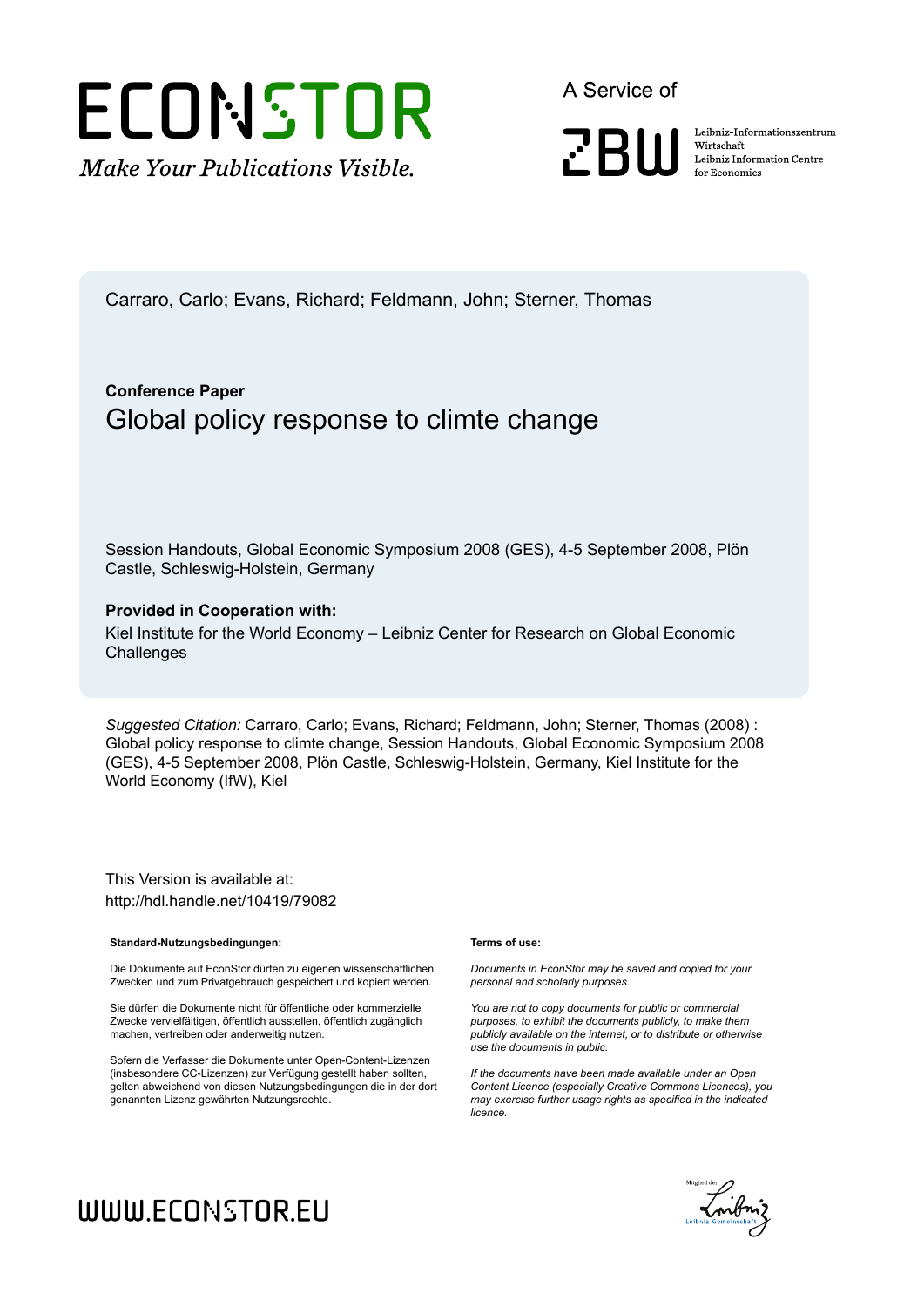

## **Environment: Dealing with Climate Change**

# **Global Policy Responses to Climate Change**

### **Summary**

While fossil fuels are essential for growth in practically all economies, the resulting greenhouse gas emissions have serious adverse global effects on our climate. Dealing with this problem requires global cooperation.

Are there preferable alternatives to the cap-and-trade system of the Kyoto Protocol? Should the coming climate negotiations be global level or include just the major emitters? How should the costs of the policy collaboration be distributed among developing and developed countries?

If global, what institutional architecture for climate negotiations is desirable? Is there a case for creating a new international institution (analogous to the IMF) to deal with climate change, or can existing institutions handle the task?

What is the role of international technology cooperation and adaptation measures to climate change?





## Average per capita emissions in 2005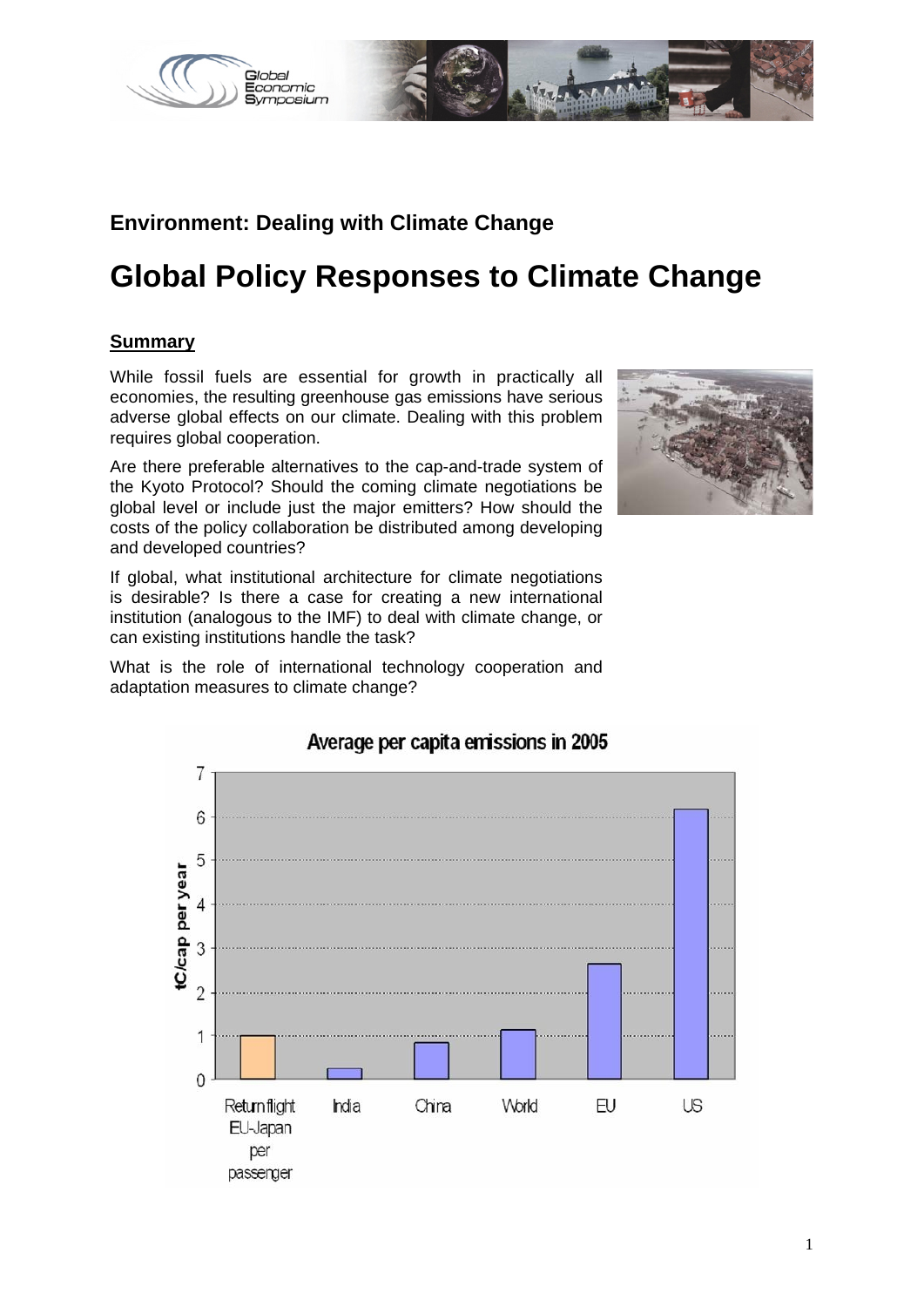

### **Proposed Solutions**

#### **Expert Opinion**

The most likely starting point for a future climate regime is the Kyoto Protocol and the results of the negotiations in Bali. Other proposals for a future climate regime that have been discussed previous to the "Bali Road Map" seem to be off the negotiating table. Since mitigating global warming requires substantial cuts in global greenhouse gas emissions the decisive issue is clearly a participation that is broad in terms of emissions, not necessarily in terms of countries – and compliance. In this respect it might be more promising to start with a core group of major emitters instead of trying to find a potentially global agreement that is weak in terms of reduction commitments.

The core group would need to include the USA as well as the major GHG emitting developing countries. As it is, the USA is only willing to reduce their emissions when e.g. China and India agree on binding targets as well. The stand-point of the developing countries is that not only the industrial countries are those responsible for most of the past emissions but also that their per capita emissions are still much higher than in the developing countries. Creating incentives for the developing countries to join a climate regime is thus decisive and implies that the industrial countries have explicitly or implicitly to transfer resources to the developing countries.

Possible mechanisms that are discussed currently are a cap-and-trade system and an adaptation fund. Furthermore, the issue of technology transfer and cooperation is important in this context.

An international cap-and-trade system with emission rights that converge towards endowments with equal per capita emissions would give substantial leeway for emissions to the develop-ing countries but could also lead to a substantial transfer of money from the industrial to the developing countries if they choose to sell these rights instead of emitting the Greenhouse gases themselves. As a market like mechanism the cap-and-trade system keeps the costs of climate mitigation low and at the same times provides incentives for technology transfer that allows cheaper abatement in developing countries.

Generally, it is necessary to focus not only on mitigation measures but also on adaptation (including technological advances) – which is of major concern for poor countries. An international adaptation fund that pays for adaptation measures is thus recommended to be part of a Post-Kyoto climate regime.

For the issue of technology development and transfer business will have to play a leading role since it is companies that develop, own, and diffuse new technologies world wide. So far incentives for the development and transfer of climate friendly technologies are not sufficient.

Compliance with a Post-Kyoto climate regime is a particularly complicated topic. Currently only positive incentives are available to support compliance whereas pressure can hardly be exerted within an international agreement. Trade policy measures such as border tax adjustment belong to the few instruments available. However, the consequences of using such instruments need to be carefully assessed.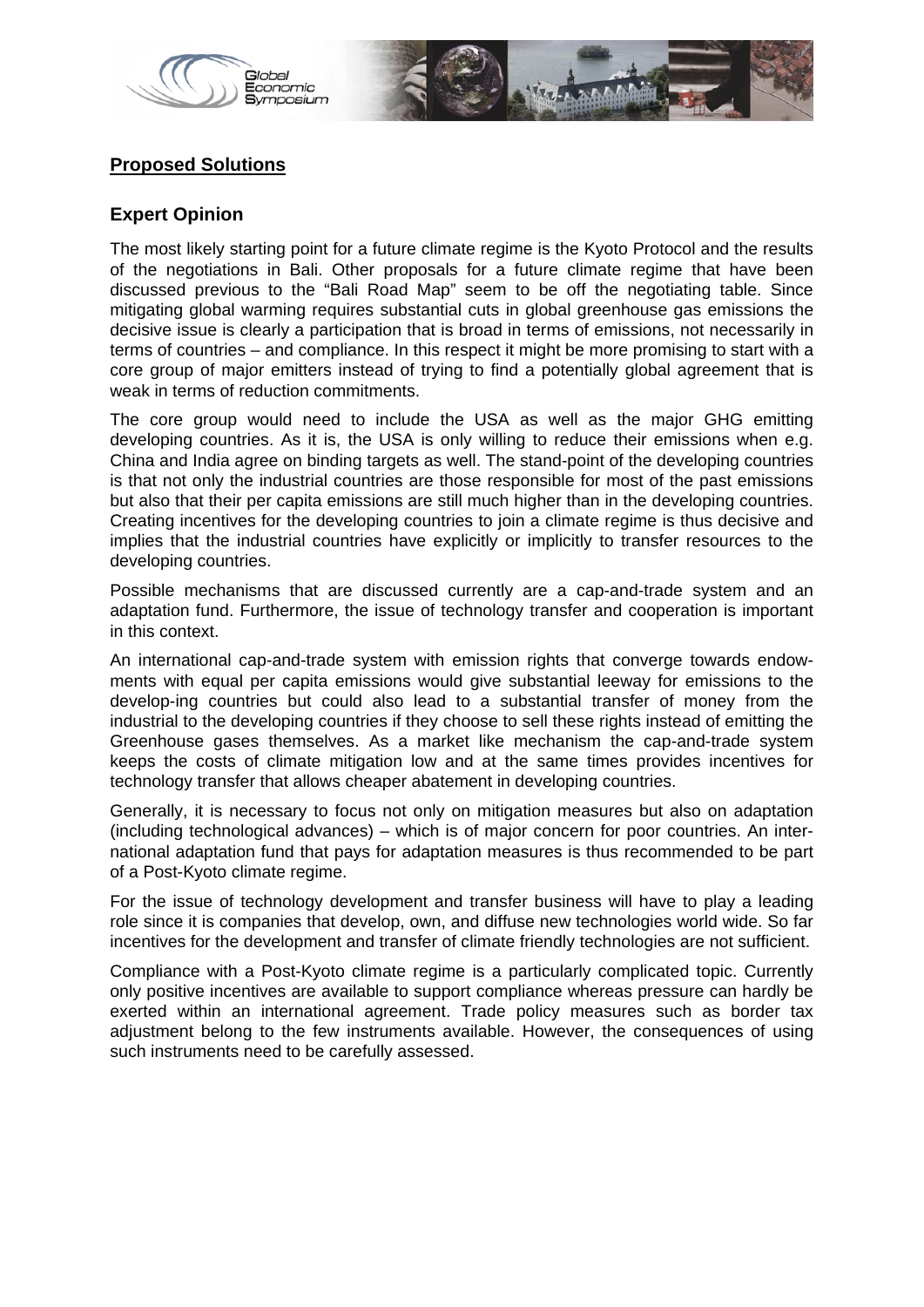

## **Strategy Perspectives**

#### *Incentives and Institutions. A Bottom-up Climate Policy Framework*

#### Carlo Carraro

*Chairman of the Department of Economics and Professor of Environmental Economics, University of Venice; Director of Research, Fondazione ENI Enrico Mattei (FEEM)* 

#### *1 Background*

An effective control of climate change can only be achieved by reducing GHG emissions well below the 1990 levels, i.e. the Kyoto Protocol is largely insufficient because:

- many countries are not committed to reduce emissions
- committed countries do not have ambitious targets

A post-Kyoto post-2012 strategy must focus on enhancing participation (incremental evolution) and improving policy design to lower emissions (structural evolution).

The development and diffusion of low carbon technologies will be central to providing safe, secure, sustainable and affordable energy to a growing world economy over the 21st century.

#### *2 The Incentive Problem*

Broad participation to a global cooperative initiative to reduce GHG emissions is hard to achieve because of:

- Large economic and environmental asymmetries among world regions. E.g. some countries may not suffer from climate change, others, possibly the same, pay large mitigation costs.
- Intrinsic instability of environmental negotiations. Even in the absence of asymmetries, some countries may prefer to free-ride (climate change control is a global public good, no supranational authority, myopic behaviour, etc).

As a consequence, incentives to sign an effective international agreement to control climate change are very limited. Implications:

- "Real world" incentives and institutions cannot lead to a global permit market. Markets are going to be fragmented (Victor, 2006).
- Fragmentation because of diversity of interests and institutions.
- Climate agreements based on emission reduction targets are going to be partial and multiple (Carraro, 1998)

#### *3 A Proposal for an International (Bottom-up) Policy Architecture*

A bottom-up, country-driven approach to defining national commitments should be adopted.

Instead of top-down, global negotiations on national emission targets, each country or group of countries would determine its contribution to a cooperative effort to curb GHGs and choose the partners with whom it intends to cooperate.

In a process analogous to trade negotiations, each country would put its offer of commitments on the negotiating table and invite proposals from other countries for similar commitments.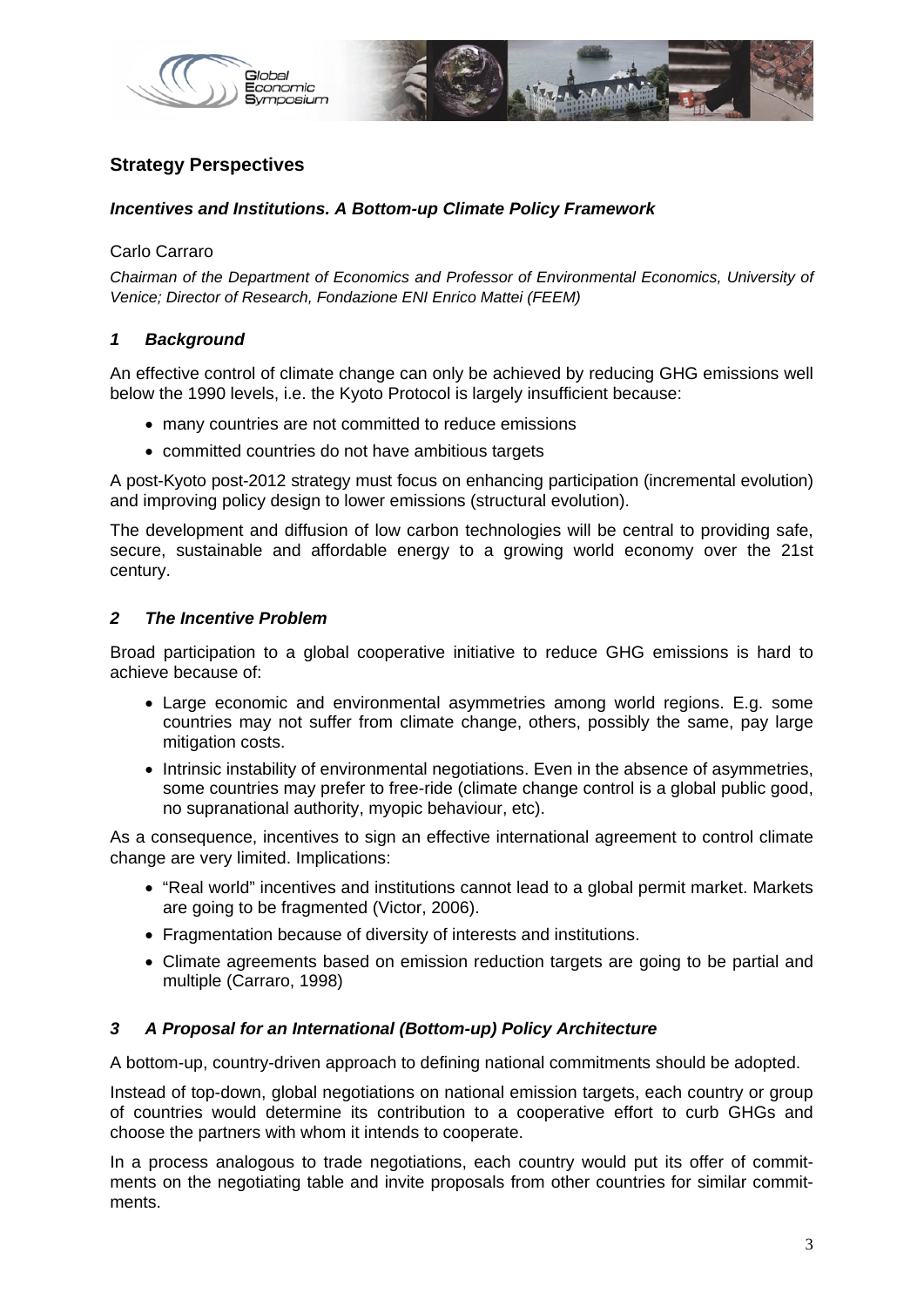

#### *3.1 Basic Ingredients of a Bottom-up Policy Architecture*

- The coordination of a variety of efforts. Countries would agree on things to do rather than on emission reduction targets.
- A variable geometry of participation. Some countries would agree on more efforts than others.
- A sufficient accountability system to ensure that commitments become connected to action.

The word "country" can be replaced by "sector".

#### *3.2 How Can This Be Achieved?*

- Limit on the number of negotiating countries (e.g. the 20 top polluters)
- Issue linkage: trade (e.g., BTA), energy security, technology cooperation, migrations, …
- Transfers, e.g., through economic cooperation (e.g., Victor on energy infrastructure, use of ODA, …)
- Review and scrutiny

#### *3.3 Focus on Institutions: A Bottom-up Approach Is to Be Favored*

Because:

- The underlying participation incentives inevitably leads to a fragmented climate policy regime.
- The institutions which are capable to implement an effective climate policy do not yet exist at the international level, but sometimes exist at the domestic and regional level, i.e., a club approach, in which cooperation takes place on specific dimensions where (a few) participating countries have institutions that guarantee compliance and effectiveness.

#### *3.4 Environmental Effectiveness*

In terms of incentives and institutions, a bottom-up approach is the only one with chances to succeed in curbing GHG emissions. A set of coordinated efforts with a variable participation geometry is likely to be the future of climate policy.

However, by relying only on self-interests, this approach may not succeed in achieving the large emission reductions that most scientists believe to be necessary to control climate change.

#### *3.5 Equity and Burden Sharing*

Equity concerns may not be adequately addressed through a bottom up framework. If countries agree on different sets of efforts, the costs of these efforts must be assessed and compared. A metric of efforts must be defined.

#### *4 Summing Up. A Bottom-up Framework to Climate Policy*

#### • *Number of negotiating countries*

As recently proposed by the Canadian Prime Minister, 20 is probably the right number, but a slightly smaller number (12?) would also be appropriate.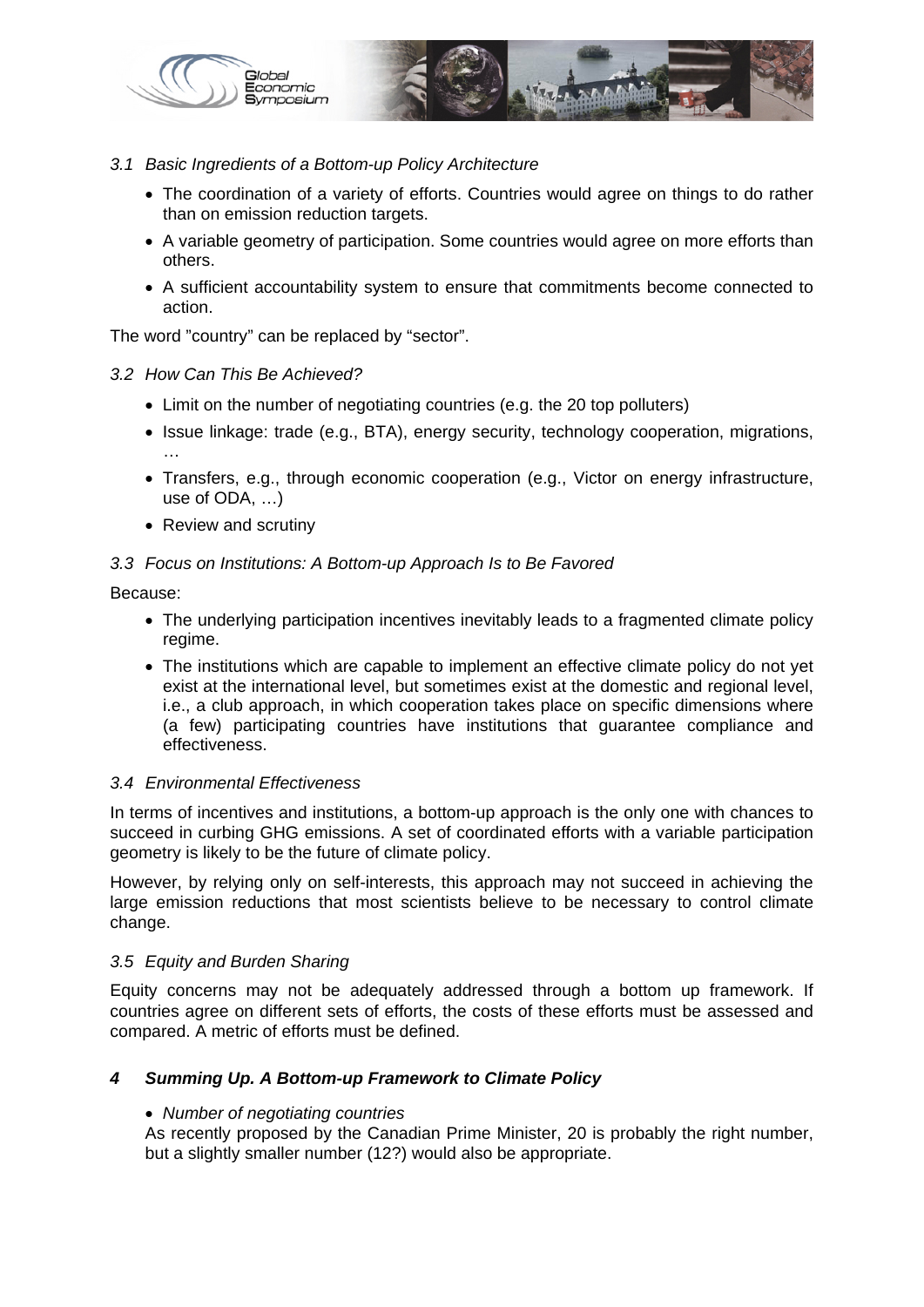

#### • *Issues on which these countries will negotiate*

Technological cooperation, climate relate trade rules, carbon taxation, carbon sinks, contribution to a global adaptation fund, forestry preservation, biofuels, development aid, energy infrastructures, are some examples.

#### • *Rules*

For each issue a number of countries, not necessarily the same countries, not necessarily the same number, decide to cooperate.

• *Verification* 

A regular verification process of how different measures are implemented in each country or group of countries (and of their impacts and costs) is also agreed upon. Given that all measures are implemented domestically or within a bilateral or regional cooperative setting (e.g. the European Union or Mercosur), the establishment of new global or supra-national institutions would not be necessary.

• *Update* 

Regular meetings can be organised to update the set of countries cooperating on each issue. Whenever the verification process identifies an insufficient effectiveness of the adopted measures or an unequal sharing of the burden of controlling climate change, new measures or a new distribution of existing measures have to be negotiated.

This framework implies that climate change is no longer an environmental problem to be dealt with specific environmental policy measures. It is a global economic problem to be dealt with global economic policy measures.

#### *Submission*

Richard Evans *CEO, Rio Tinto Alcan* 

#### *Overview*

- The existence of climate change is unequivocal and one of the most pressing challenges of our time.
- Rio Tinto recognizes that addressing the climate change challenge will require significant changes in global energy, transport, land management, industrial and community systems and infrastructure.
- Climate change is a business issue for Rio Tinto:
	- − Our operations emit greenhouse gases. Also our metals and minerals value chains play a broader role in global emissions and mitigation opportunity.
	- − Government climate policy, and changes in climate systems, will impact the growth potential, operability and cost structure of our business.
	- − Business and industry are increasingly seen as essential to the development and implementation of climate solutions.

Our host communities, shareholders and governments expect us to be involved:

- The aluminium industry has a significant GHG footprint with about 1% of global emissions. With its 4.18 million metric tons of primary metal production in 2007, Rio Tinto Alcan is one of the largest producers of aluminium in the world.
- Rio Tinto Alcan is the global leader in efficient aluminium production technology.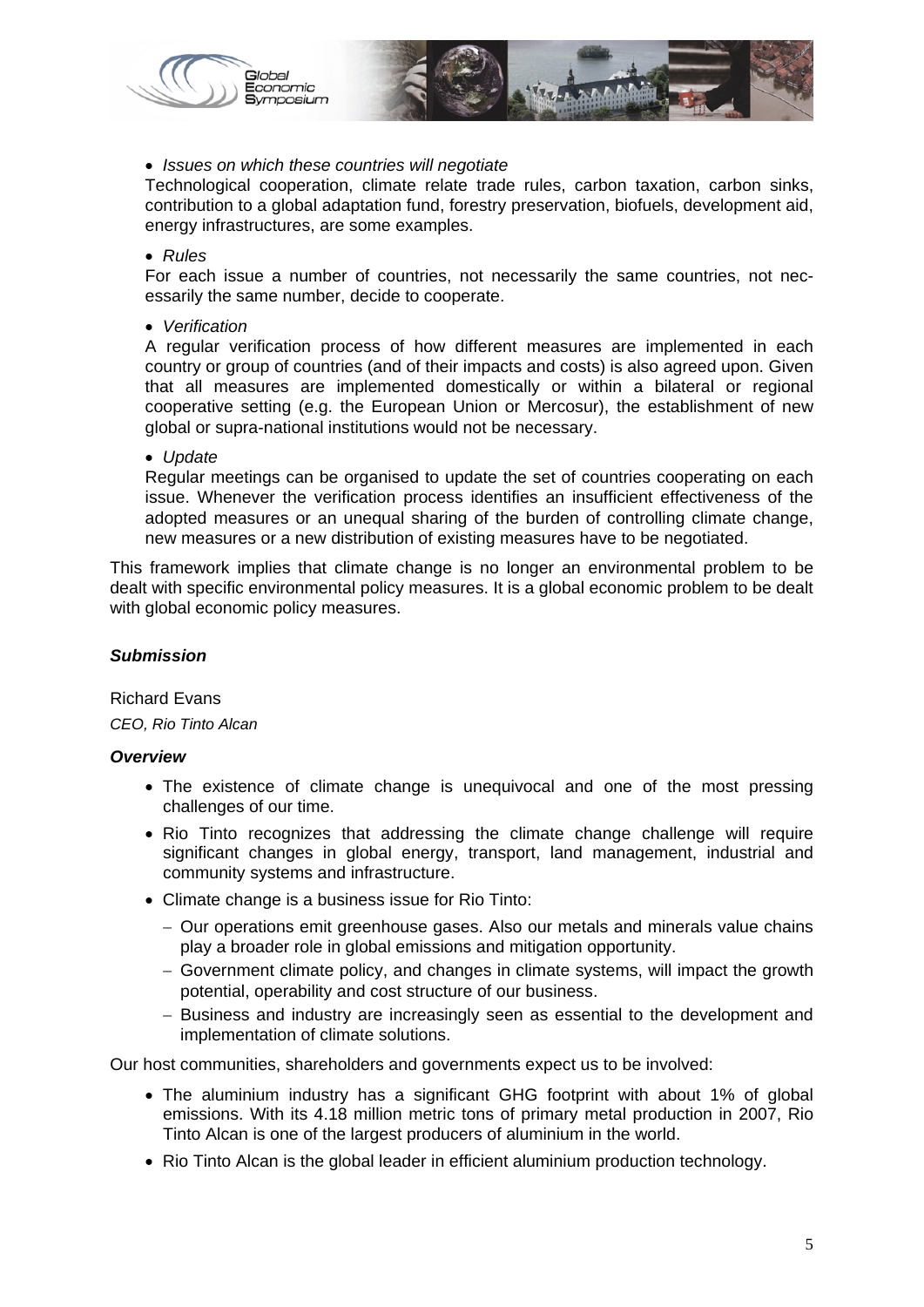

#### *Solutions*

- 1. Encourage leadership from developed economies while enabling all countries to contribute to effective management of GHG emissions:
	- Major emerging emitters such Brazil, India and China need to be included in the solution, taking into account the demands of their emerging economies.
	- Preventing carbon leakage is essential; we must avoid the forced relocation of existing production from one country to another, without reductions in global emissions.
	- International cooperation in the development and implementation of policy and low emissions technologies.
- 2. Increasing the understanding of climate science and actively adapting to climate impacts.
- 3. Policy making should be tailored to regional, national and sub-national circumstance and should be environmentally effective, economically efficient and socially equitable:
	- Coordination of policy frameworks across jurisdictions is key for cost-efficient emission reductions.
	- Establishing a price on carbon will facilitate the establishment of broad-based market mechanisms. These will increase flexibility and reduce the cost of abating GHG emissions.
	- Emissions trading is an important abatement strategy and is preferred over carbon taxes (where revenues may be diverted away from the climate problem) or inflexible on-site reduction requirements.
	- There is concern that emissions trading will not adequately accelerate technology development and that narrowly applied local schemes could harm international competitiveness and distort local economies. With careful analysis such negative effects can be avoided.
	- A comprehensive suite of policies should include continued work in climate science, technology, emissions reduction, policy instruments, economic modeling and analysis, international engagement, education and credible planning.
- 4. Consider full life-cycle emissions and promote those products that bring the most benefit. We believe that aluminium has an important role to play:
	- Aluminium is a lightweight, durable alternative to heavier materials and results in significant downstream GHG savings, especially in the area of transportation.
	- Only 5% of the energy used to produce aluminum from alumina is required to recycle it and, in the long term, aluminium can be recycled indefinitely without compromising quality.
- 5. Improved technology can bring significant emission reductions:
	- With the appropriate policy framework, the power of innovation can be released to reduce emissions.
	- Rio Tinto Alcan's proprietary AP3X smelting technology is unsurpassed. It is the aluminium industry's leading technology in terms of energy efficiency and lowest emissions. This lead is expected to be extended in the coming years with the arrival of the next generation AP50 Technology.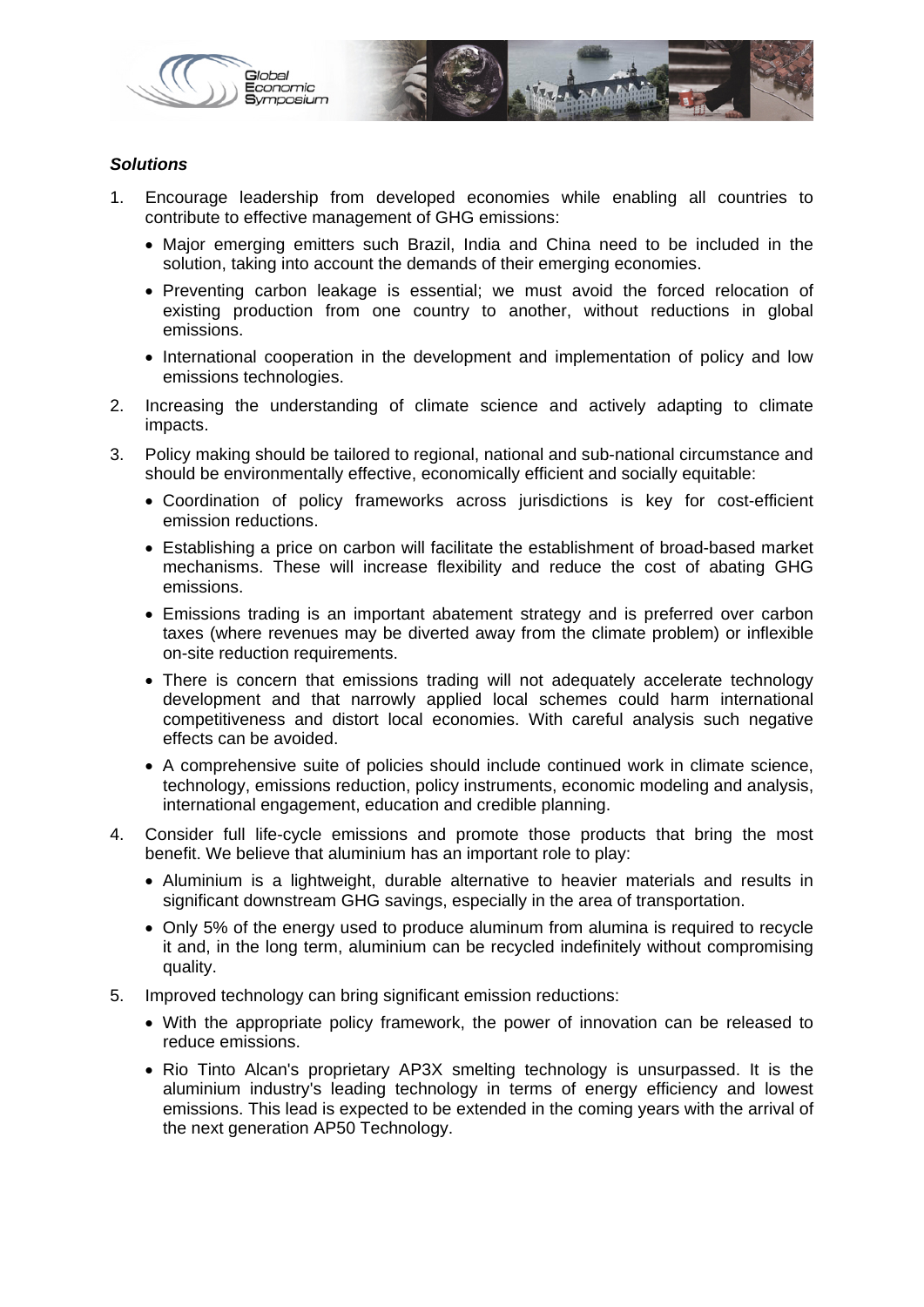

- 6. Whenever possible, priority must be given to clean, renewable energy sources:
	- Where there is not yet sufficient access to economically competitive clean energy sources, the focus should be on achieving energy efficiency and savings as part of rigorous carbon mitigation efforts.
	- Complementary policies may be required to ensure that the required technology is available so as to make meaningful emission reductions.
- 7. Voluntary Sectoral agreements can bring important emission reductions:
	- Properly structured, these agreements can eliminate the risk of carbon leakage within a given sector.
	- They allow major emitters from all countries to compete on a level playing field.
- 8. Engaging with communities and individuals to create day-to-day commitment to address climate change:
	- Significant emission reductions cannot be achieved with out addressing the day-today actions of individuals. These, when summed together, represent important levels of emissions.
	- Climate change must resonate to ever-greater degree with the general population, which in turn will generate greater political will.

#### *Global Policy Responses to Climate Change*

#### John Feldmann

*Member of the Executive Board, BASF* 

Any initiative in response to climate change has to be based on a few fundamental principles.

#### *Be Effective*

It is common sense that everyone on this planet should use the scarce resources we have efficiently and sustainably. Efficient use of energy resources – both fossil as well as renewable – will have an immediate and direct economic effect, reduce the specific ecological footprint, and limit if not reduce the global ecological impact. This can only be achieved effectively if the same general principles are applied globally.

Any strategy that is not universally binding and that allows major players to opt out will not succeed in achieving sustainability goals.

#### *Be Fair*

Do not expect others to carry the burden, and do not just look for the benefits.

Developing nations will not accept slowing down on their way to prosperity. Developed nations will not accept substantial sacrifices with regard to their quality of life, nor will they accept reducing their global economic competitiveness for the benefit of developing nations. Is this a dead end street – the end of the efforts? No, it is not: We have by no means exploited all the opportunities for ensuring more efficient use of our resources and reducing the related ecological footprint that will allow us to maintain or even improve standards of living. McKinsey's global CO2 abatement cost curve shows that there is potential to reduce seven gigatons of CO2 without additional cost, that is about 15% of total current CO2 emissions. We believe more can be achieved. Penalty systems like emission trading must be changed so that they are fair in respect of: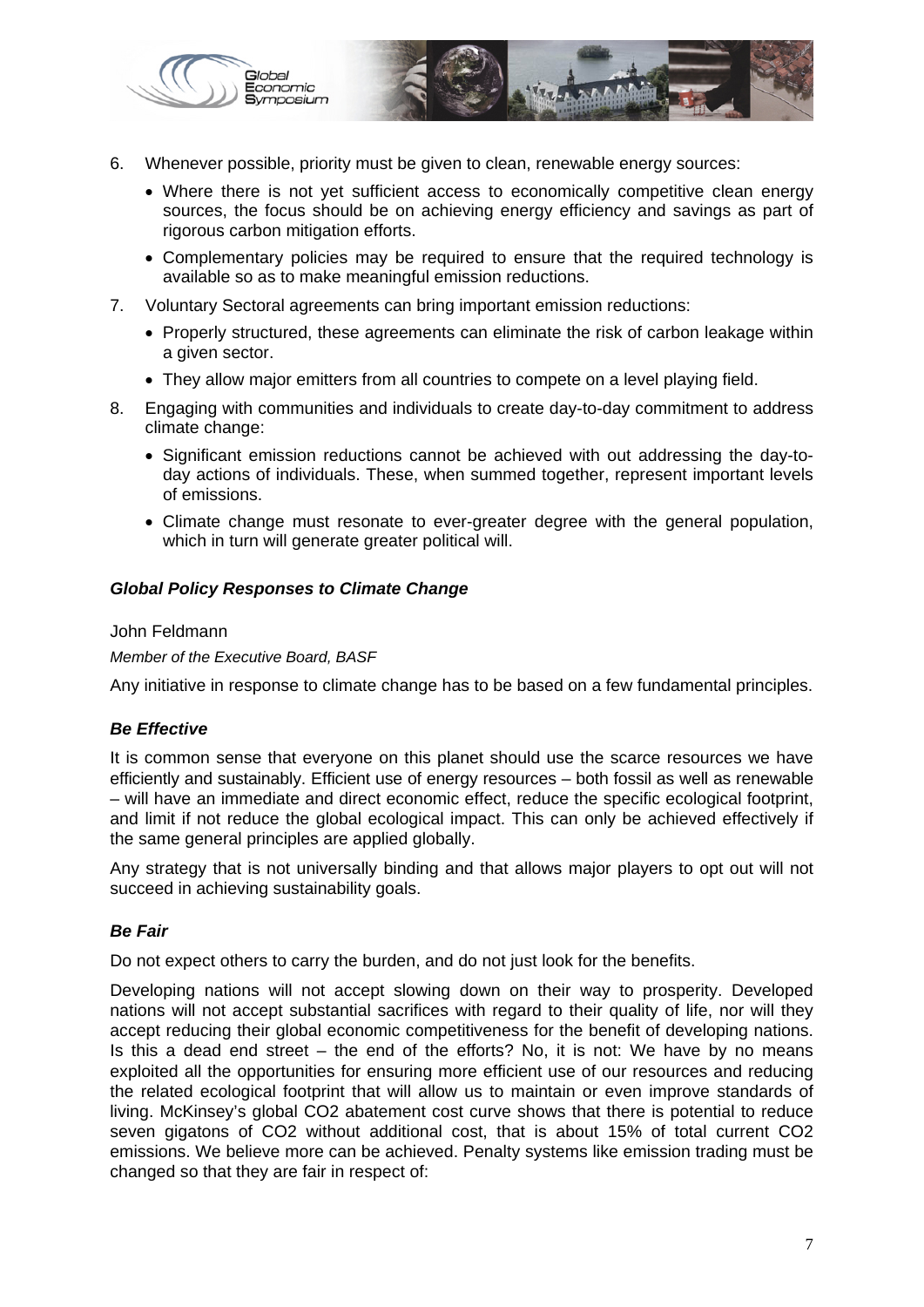

- giving a chance to further develop society,
- giving equal chances to all nations.

#### *Be Holistic*

In our highly integrated and interlinked world, we can not agree on any measure or policy that focuses on just one effect such as reducing CO2 emissions when producing electricity or driving a car. In terms of the ecological impact of any measure, we have to look at the whole value chain, not just the isolated measure as such. In 2007, the Eidgenössische Materialprüfungsanstalt (EMPA) in Switzerland analyzed the overall ecological impact of various renewable resources as potential substitutes for gasoline – today's major energy source for cars. They not only looked at greenhouse gas emissions, but took into consideration the total environmental impact relative to gasoline.

They concluded that effluents and by-products from the food chain could well serve as an energy source without major additional ecological impact, whereas the impact of crops specifically grown as energy sources is substantially bigger in most regions than the related impact of producing and using gasoline.



This study does not address the question of whether it is wise and ethical to utilize the scarce arable land and water resources to replace scarce fossil resources. We believe that, based on today's technology, we would need more than 20% of global arable land to substitute 10% of the oil consumed today. And with a growing population and growing global wealth, demand for food will increase both qualitatively and quantitatively. Please note that to produce one calorie of beef to eat, you need to grow 10 calories of grain to feed the calf, and that meat consumption grows with wealth. Thus, for any measure, a comparative cradle-tograve analysis of the overall ecological impact along the value chain has to be considered.

#### *Be Realistic*

In order to create buy-in and acceptance, measures should not only be sustainable from an ecological point of view in a holistic cradle-to-grave view. Measures also need to be economically reasonable. There are a lot of opportunities with both ecological and economic justification that should be addressed first. Levies on some technologies and subsidies for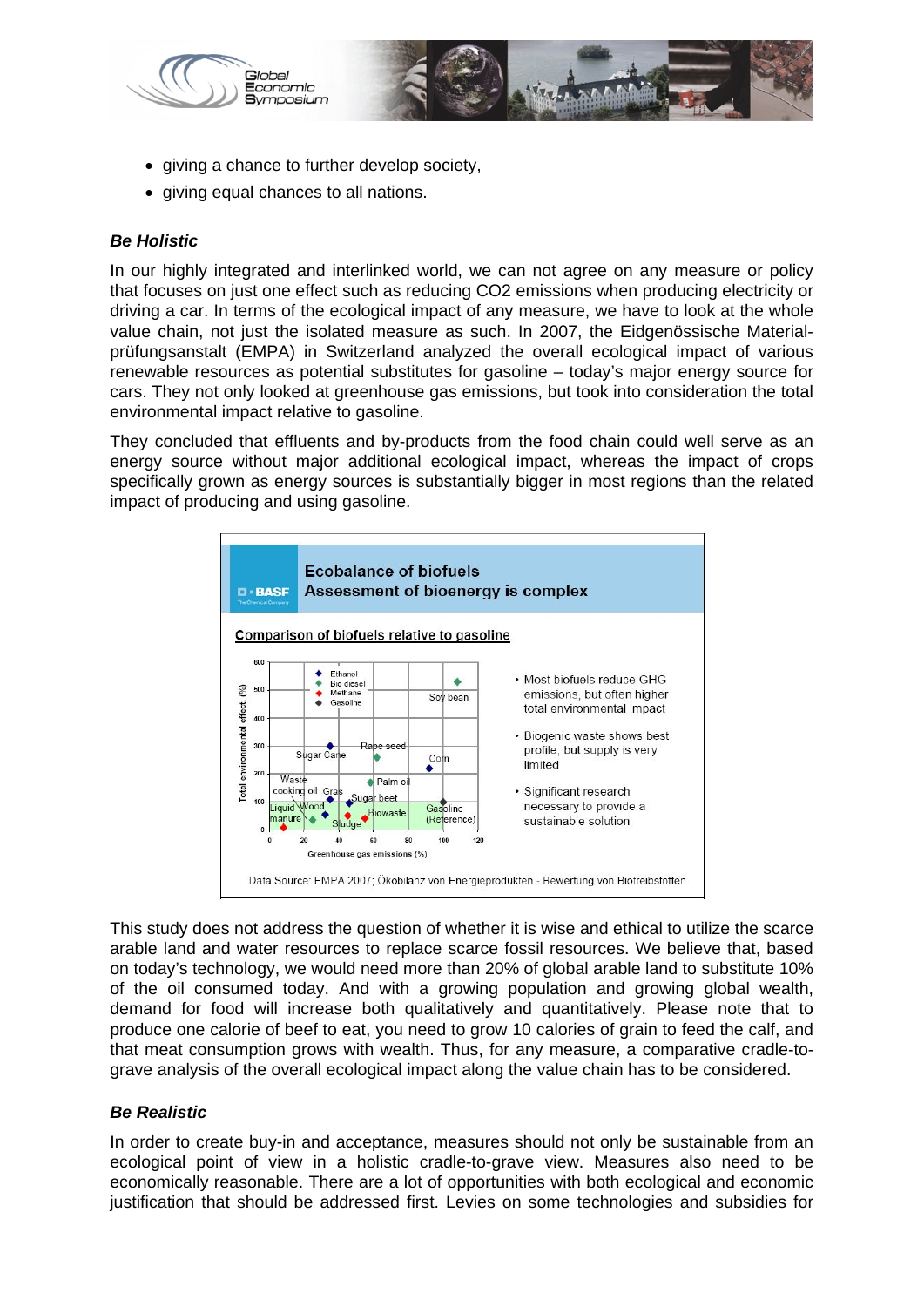

others may lead to totally wrong developments if they are not also backed by a holistic cradle-to-grave analysis of their ecological impact and a test of their economic sustainability.

Public initiatives to discourage technologies without a readily available sustainable and viable alternative should be avoided, as should incentives for technologies with no reasonable economic justification.

In view of energy security, we have to remind ourselves, that since 2007 the majority of people on this planet live in cities. In other words, future energy scenarios will have to take megacities into account as a way of living.

#### *Be Focused*

The biggest and most obvious opportunity for using our energy resources more efficiently and reducing the ecological impact of energy use is by saving energy. To achieve that we need to know where energy is used.



About one-third of the energy globally produced is lost during storage and transport. This is clearly where we should be focusing our efforts in science and technology. Private housing accounts for 26% of the energy produced today, 72% of that amount is for heating and cooling. There is an enormous potential to reduce energy consumption, greenhouse gas emissions and other ecological impact by properly insulating houses in an economically reasonable way. However, subsidies on energy in some countries and rent law inducing an investor-beneficiary-dilemma in others, e.g., in Germany, prevent economically and ecologically efficient measures. By the way, lighting accounts for just 0.5% of the energy produced. Campaigns to switch off lights or use energy-saving light bulbs are a demonstration of good will, but are relatively insignificant when it comes to saving energy.

#### *Be Pragmatic and Do the Obvious*

By properly renovating houses, Germany alone could save substantial amounts of fossil resources used for heating and cooling houses (and plenty of money, too). In this way, Germany could reduce emissions equivalent to 35% of its Kyoto commitment and create jobs by renovating more then 20 million apartments – all in an economically reasonable way (if rent law allowed for it). Whereas industry, particularly in Western Europe, has done a lot to be a global leader in energy efficiency, there is still a high potential in other parts of the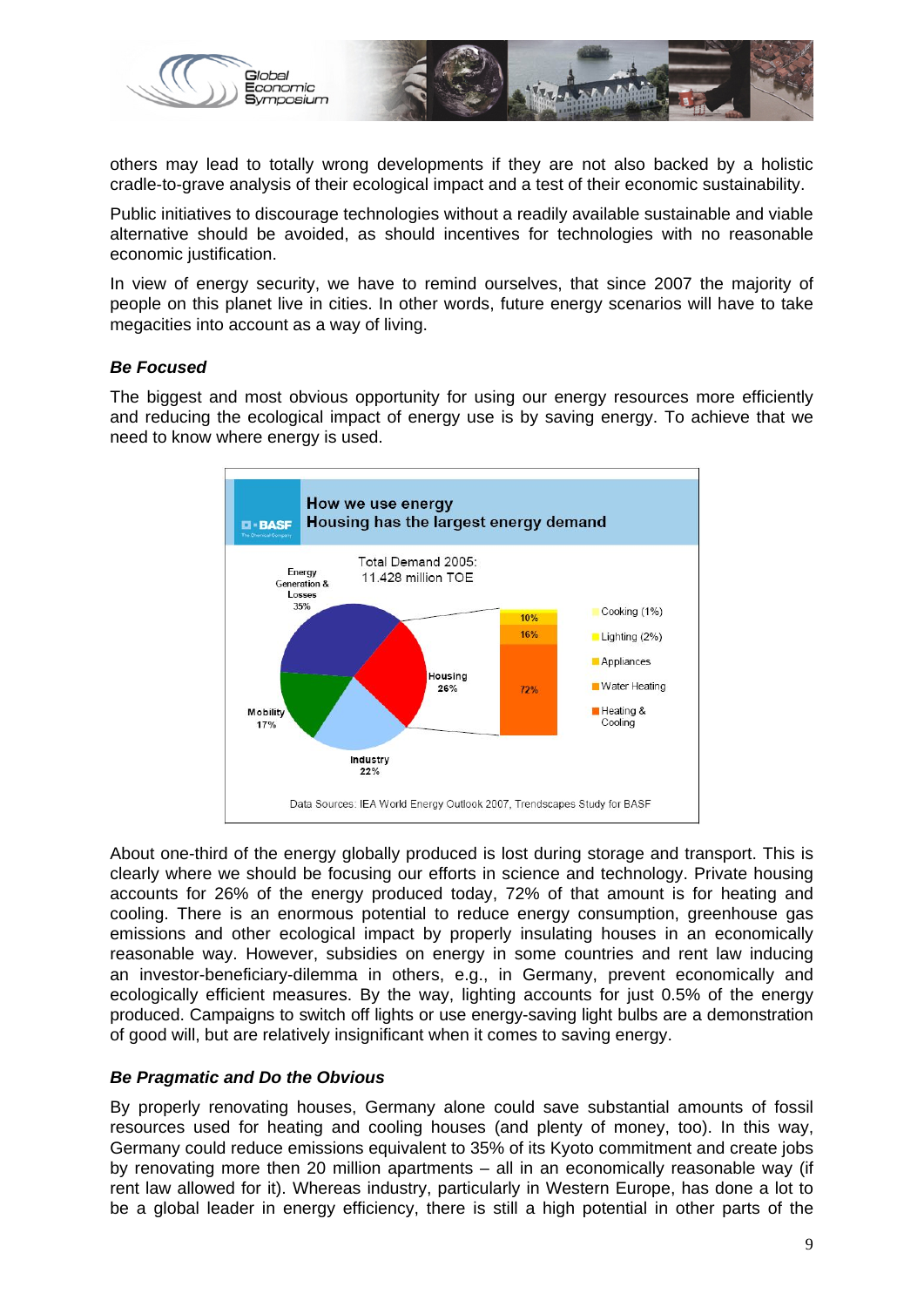

world. Exchange of know-how and technology will be crucial, but it will be imperative that we don't take measures to discourage technologies in some parts of the world that may be extremely useful elsewhere.

Furthermore, we need to make sure, that the global technology leaders in energy efficiency are not discouraged to continue with their efforts with misguided regulations, for example on emission trading. We must avoid production shifts from countries or regions with strict climate policies to regions with lower standards, leading to "carbon leakage" instead of climate protection. Further huge potential exists with regard to mobility. In today's cars, on average only 10% to 20% of the fuel burnt is effectively used to move the car forward. Improving engine efficiency, reducing the overall weight of cars, and looking for concepts for transport energy that are viable in the long term are the relevant approaches.

#### *Be Eco-efficient*

Strategic instruments to evaluate fields for further activities have to adopt a holistic approach that considers both the costs as well as the environmental burden and takes the entire lifecycle into account.

To do this, BASF has developed an eco-efficiency analysis tool: economic and ecological advantages and disadvantages of products and processes are jointly assessed and compared from cradle to grave. The environmental impact is described using six categories: Raw materials consumption, energy consumption, land use, emissions to air, water and ground (wastes) and disposal methods, toxicity potential and risk otential. The total environmental impact of a product or process is determined by combining these individual pieces of data. With regard to the economic dimension, the calculation includes all the costs incurred during anufacturing and use of a product. The eco-efficiency analysis also takes into account the consumption behavior of end users, as well as various recycling and disposal options.

This economic analysis together with the overall environmental impact is then used to compare the eco-efficiency profiles of different products or processes. Higher eco-efficiency means greater benefits with respect to costs and the environmental burden.

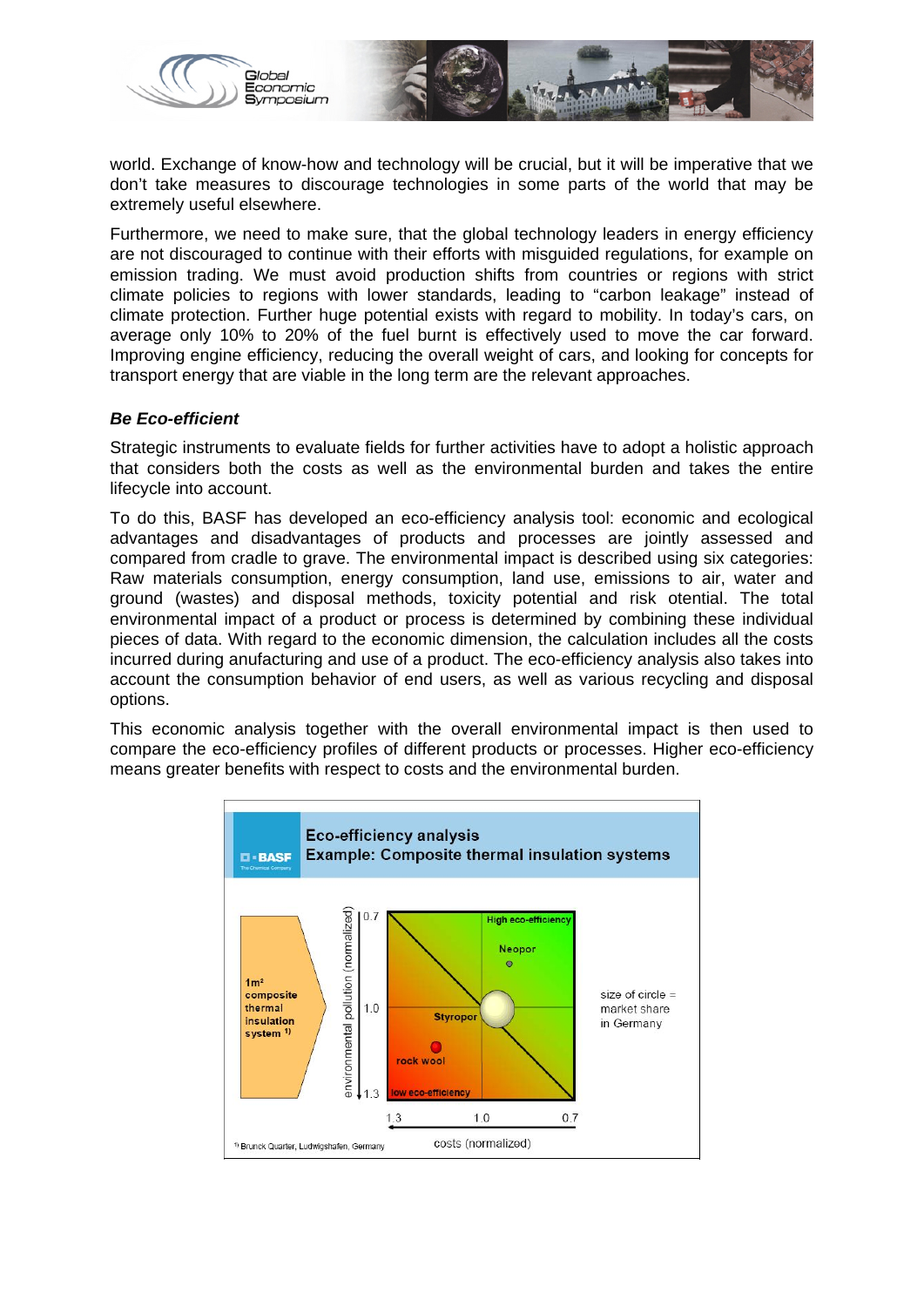

## *GES – Comments***<sup>1</sup>**

Thomas Sterner

*Professor of Environmental Economics, Gothenburg; President, EAERE* 

#### *Summary*

Are there preferable alternatives to the cap-and-trade system of the Kyoto Protocol? A system of taxes or fees is potentially preferable. Price type systems can be designed to have many advantages. The choice between these two systems is very complex and it would probably be foolish to disregard the tax alternative too early.

Should the coming climate negotiations be global level or include just the major emitters?

*It is vital to include large emitters. It may be preferable to start with a coalition of large emitters if such a coalition can be formed faster than global negotiations.* 

How should the costs of the policy collaboration be distributed among developing and developed countries?

It is clear that this will be one of the major items of negotiation. My own view is that richer *countries must clearly bear a larger share of the costs.* 

If global, what institutional architecture for climate negotiations is desirable? Is there a case for creating a new international institution (analogous to the IMF) to deal with climate change, or can existing institutions handle the task?

Yes I think there is a strong case for this. We create institutions for many smaller tasks and climate change is both a major challenge and a long-lasting one. It is thus thoroughly appropriate to create new and powerful institutions to deal with climate issues.

What is the role of international technology cooperation and adaptation measures to climate change?

Technology cooperation is vital for several reasons. Directly and indirectly since the availability of technology will facilitate other aspects of the negotiations concerning carbon emission reductions. Technology cooperation has also the potential for creating more "positive" energy into negotiations than simply discussing abatement.

#### *Solutions*

-

The core group would need to include the USA as well as the major GHG emitting developing countries. As it is, the USA is only willing to reduce their emissions when e.g. China and India agree on binding targets as well. This is definitely reasonable.

The stand-point of the developing countries is that not only the industrial countries are those responsible for most of the past emissions but also that their per capita emissions are still much higher than in the developing countries. This is however also very reasonable.

Creating incentives for the developing countries to join a climate regime is thus decisive and implies that the industrial countries have explicitly or implicitly to transfer resources to the developing countries. Possible mechanisms that are discussed currently are a cap-and-trade system and an adaptation fund. Furthermore, the issue of technology transfer and cooperation is important in this context.

 $<sup>1</sup>$  No comment means that I agree with the summary.</sup>